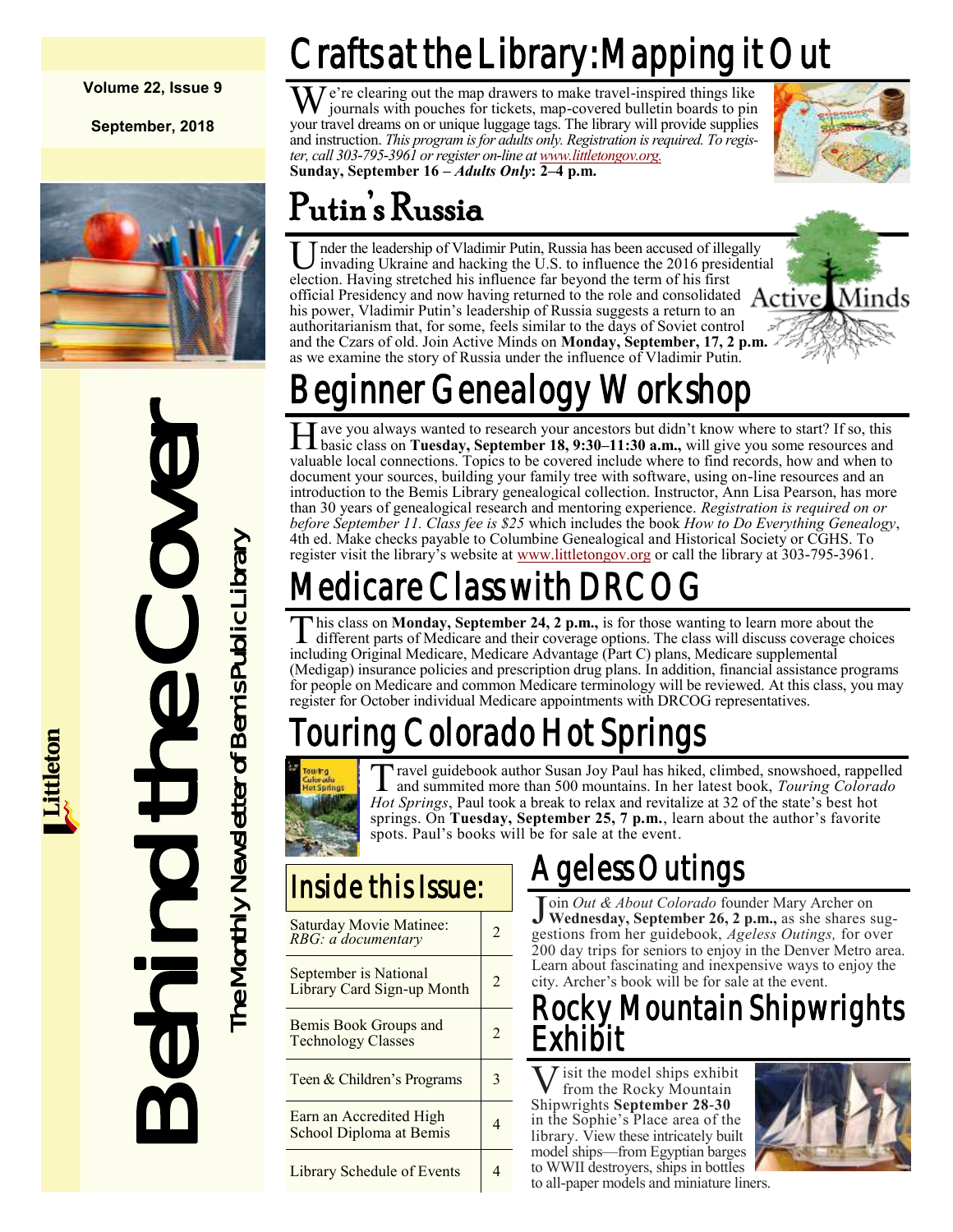### Saturday Movie Matinee– RBG: a documentary

See this intimate portrait of an unlikely rock star, Justice Ruth Bader<br>Ginsburg, Saturday, September 29, 2 p.m. With unprecedented access, Ginsburg, **Saturday, September 29, 2 p.m.** With unprecedented access, the filmmakers explore how Ginsburg's early legal battles and her lifelong fight against gender discrimination changed the world for women. PG.

## National Library Card Sign-up Month

Sign up for a library card at Bemis in September and<br>
Signe the set of receive a free book! Your name also will be entered receive a free book! Your name also will be entered in a drawing for a gift certificate to a local Littleton business. Already have a library card? Show your card at the main floor information desk and your name will be entered to win a gift certificate to a local Littleton business. A library card gives you access to a wide variety of free materials, including the latest movies, downloadable eBooks, audio



books, best sellers, as well as magazines and newspaper articles online. Kids can show their *new* card at the children's desk this month and receive a small prize.

### Books & Beer: Brewing Up Great Discussions



 $\mathbf{W}$  e're partnering with Saint Patrick's Brewing Company, a local business, to provide a new book group—at the brewery! Each month, read a nonfiction book about a social, economic, or historical topic, then meet to discuss it over a beverage. For our next meeting on **Thursday, September 27, 6 p.m.**, read *The Unsettlers*  by Mark Sundeen**.** Arrive earlier to take advantage of happy hour prices. Saint Patrick's Brewing Co. is located at 2842 W. Bowles Ave., Littleton, CO 80120.

### Book Groups at Bemis

We have a variety of Book Groups that meet throughout the month. Choose a group that suits your interests and join us for some stimulating discussions.

> estosk **ETTIMERS**

**NYENGROUN** RAILEEAD

#### **Senior Book Club**

**First Monday of each month at 2 p.m.**

**Sept. 10\*:** *The Underground Railroad* by Colson Whitehead

Cora is a young slave on a cotton plantation in Georgia. An outcast even among her fellow Africans, she is on the cusp of woman-

hood—where greater pain awaits. And so when Caesar, a slave who has recently arrived from Virginia, urges her to join him on the Underground Railroad, she seizes the opportunity and escapes with him. **\*** *We will meet on the second Monday in* 

*Sept. due to the Labor Day holiday.* **Oct. 1:** *The Handmaid's Tale*

by Margaret Atwood

The novel is set in the near future in a location that was once the United States. Now called the Republic of Gilead, the country is a monotheocracy



that has reacted to social unrest and a sharply declining birthrate by reverting to, and going beyond, the repressive intolerance of the original Puritans. Narrated by the Handmaid Offred, her tale is at times funny but more often unexpected, horrifying and altogether convincing. It is at once scathing satire, dire warning and a tour de force.

#### **Monday Evening Book Group Third Monday of each month at 7 p.m.**

**Sept. 17:** *The Whistling Season*

by Ivan Doig "Can't cook but doesn't bite." So begins the newspaper ad offering the services of a housekeeper that draws the hungry attention of widower Oliver Milliron in

the fall of 1909. And so begins the unforgettable season that deposits the noncooking, nonbiting, ever-whistling Rose Llewellyn and her font-of-knowledge brother, Morris Morgan, in Marias Coulee along with a stampede of homesteaders drawn by the promise of the Big Ditch a gargantuan irrigation project intended to make the Montana prairie bloom.

**Oct. 15:** *Breakfast with Buddha* by Roland Merullo Otto Ringling, a successful New York editor and contented family man, has been in a slump ever since his parents were killed in an automobile accident. To settle the estate,

he and his loopy sister, Cecilia, must drive to the family homestead in North Dakota. Then Cecilia tells him she's giving her half of the farm to her guru, the maroon-robed Volya Rinpoche and that she wants Otto to drive him there.



## Technology Classes

B emis has 24 Internet access computers on the lower level of the library, plus another seven located in the Children's Room for use by our patrons in fifth grade and younger. Free Wi- Fi is



available throughout the library.

We also offer free computer and Internet classes on a regular basis. To learn about or register for an upcoming class and/or group use of our computer lab, call the library at 303-795-3961. You also may register for classes online through the Library Main Calendar at [www.littletongov.org.](https://www.littletongov.org/city-services/city-departments/bemis-library/library-events-calendar/-curm-9/-cury-2018/-selcat-157) **Classes are held from 9:30–11 a.m. unless otherwise noted.**

- **Mon., Sept. 10: Build a Website with Weebly** Whether you are looking to create a portfolio to get more clients and make more sales or wanting to create a blog to share your thoughts with the world, Weebly can help you create your own website. We'll learn how to use this free drag-and-drop website creator to make your own professional online presence, as we cover everything from signing up to creating pages. *Registration required.* **Prerequisites:** Computer proficiency (comfortable using keyboard shortcuts and right-clicking), internet basics (knows how to navigate a web browser) and access to a current email address (contact the library if you need help setting up an email account).
- **Mon., Sept. 17: iPhone Basics** Get familiar with your iPhone as we go over accessing apps such as the calendar, using the internet, taking a photo and how to change settings. *Registration required.* **Prerequisites:** iPhone with iOS 11 or newer. Call the library if you have questions about what iOS software your phone has.
- **Mon., Sept. 24: Social Media Crash Course: Pinterest, Reddit & YouTube** Get a quick overview of three popular social media sites: Pinterest, Reddit and YouTube. We'll create an account on each site, as well as go over what they're best used for, how to create your own posts and how to find the things you're interested in. *Registration required.* **Prerequisites:** Computer basics (familiarity with keyboard and mouse) and an active email account (please contact library if you need assistance creating an account).
- **Wed., Sept. 5, 12, & 26: One-on-One Tech Help**

**30-minute time slots from 1:30–3 p.m.** Sign up for a 30 minute individualized tech appointment with a librarian to get assistance with anything from smartphones and tablets to signing up for an email address. *Registration required.*

 **Open Computer Lab: 9:30–11 a.m.** *Every* **Thursday morning.** *No registration required.* Get answers to your computerrelated questions. Practice your computer skills and have a little one-on-one time with a computer class instructor. Bring your smart-phone or tablet and receive individual help downloading ebooks and eaudiobooks to your device.

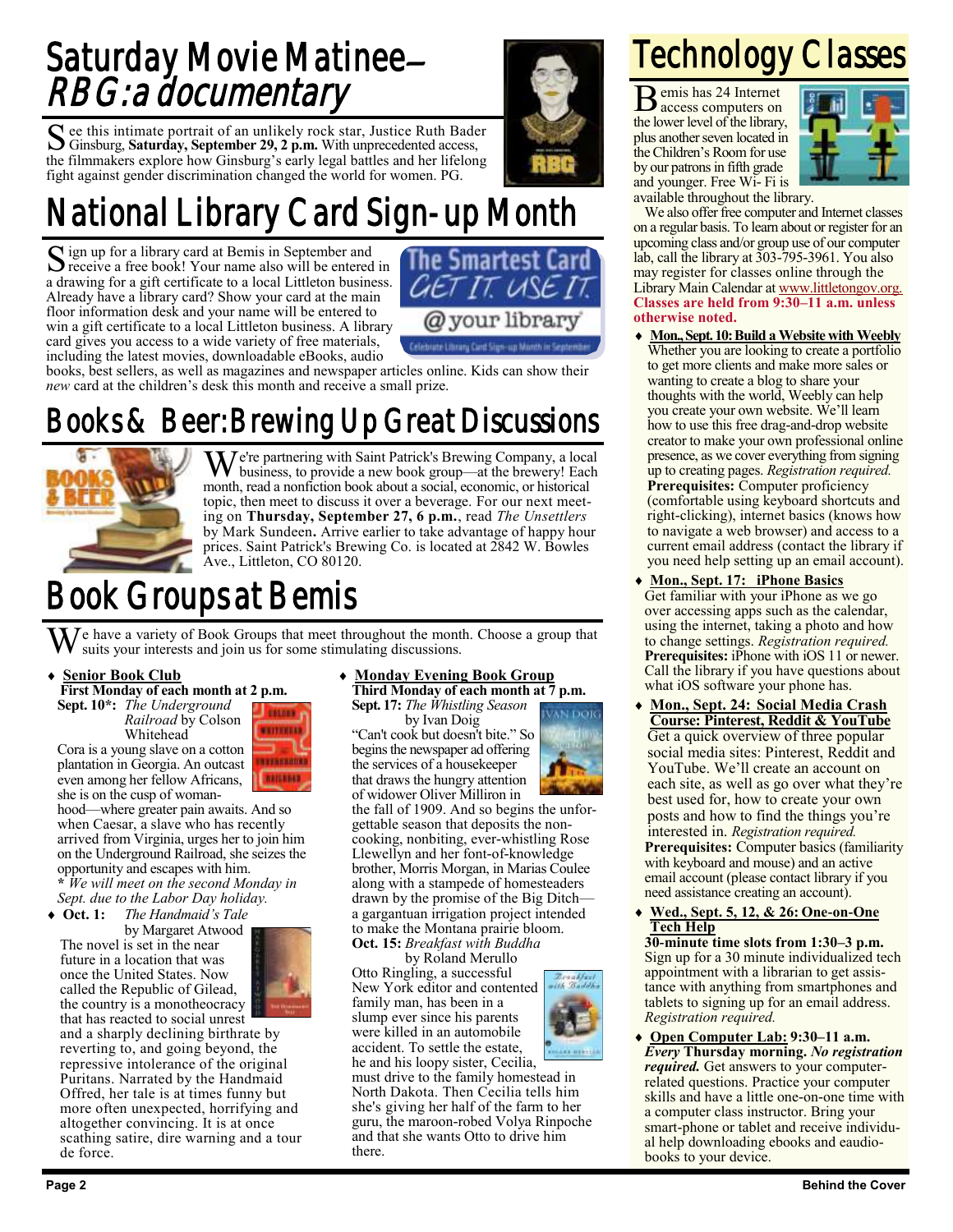

F or more information, call the library at 303-795-3961 and ask for the Teen Deck or send an email to [libem@littletongov.org.](mailto:libem@littletongov.org.)

 **Board Game Friday Friday, September, 21, 4–7:30 p.m.** Play board games in the library after-hours! Snacks and improv fun will be provided**.** *This is an after-hours event. Participants must arrange for a ride home at 7:30 p.m. No registration required.*

 **Teen Advisory Group (TAG) 4 th Thursday of every month @ 5 p.m. New day & time—September 27, 5 p.m.** TAG, you're it! Enjoy snacks and games (including Just Dance and Rock Band) while you help us make the library better by assisting with projects, programs and helping us decide what books and games we should purchase.

## Meditation for Teens

D zen on **Thursday,**  iscover meditation styles to help you find your **September 6, 5–7 p.m.**  We'll learn basic stretches and three different types of meditation from a professional yoga instructor. *Space is limited. Registration* 



*is required.* Register on-line at [www.littletongov.org](https://www.littletongov.org/city-services/city-departments/bemis-library/library-events-calendar/-curm-9/-cury-2018/-selcat-97) or call the library at 303-795-3961.

## Upcoming Teen Events

- **Dungeons & Dragons 101 Thursday, October 4, 5–7 p.m.** Always wanted to play Dungeons & Dragons but never knew where to start? Join us for a fun introduction adventure and take home your own character miniature to paint. *Space is limited. Registration will be required.*
- **Teen Craft: Nail Art Saturday, October 20, 2–4 p.m.**



Get festive and create inspired art on your nails. We'll provide the polish and other supplies for you to bring a little spooky to your nails this season. *Space is limited. Registration will be required.*

# Children's Programs

## Dads and Donuts

C alling all Dads, grandpas and uncles! Bring your little ones, ages 2-6, to the library on Saturday, September 8, 10-10:30 a.m., 2–6, to the library on **Saturday, September 8, 10–10:30 a.m.,**  for a fun story time with donuts, juice & coffee treats.

## Busy Bodies at Bemis

J oin us on Saturday, September 15, 11-11:30 a.m<br>for music, movement, games and fun as we move, oin us on **Saturday, September 15, 11–11:30 a.m.**  groove and grow at the library. For ages 2–6 and their caregivers.

### Old Town Puppet Company Presents Little Red Riding Hood

Puppets, songs, fairy tales and lots of humor<br>combine for a fun-filled performance by combine for a fun-filled performance by Mike Walsh and the Old Town Puppet Company on **Sunday, September 30, 3–3:45 p.m.** For families with children of all ages.



t's stowy

@your library

## Ongoing Programs

#### *NEW Weekly Story Time Schedule Beginning September 4*

- **All Together Now Story Time:** *New day added.* **All Ages. Monday at 9:30 or 10:30 a.m. and Wednesday at 10:30 a.m. & 4 p.m.** Thirty minutes of stories, songs and activities. For children of all ages, but children under age 3 *must* attend with an adult.
- **Story Box:** *New day added.* **Ages infant-36 months. Tuesday at 9:30 & 10:30 a.m. and Wednesday, Thursday & Friday at 9:30 a.m.**

Thirty minutes of stories and songs for children and a caring adult to introduce the joys of rhythm, rhyme and reading. *Space is limited; free tickets available at the Children's Desk or by calling 303-795-3961 the morning of the session.*

- **Preschool Story Time:** *New time:* **Thursday at 11 a.m. Ages 3 and older.** Thirty minutes of stories, songs and activities with a *puppet show on September 6.*
- **Artful Story Time:** *New Time:* **Friday 11 a.m. Ages 3 and older.** Stories, music and art combine for 30 minutes of fun with a *puppet show September 7.*



 **Ready, Set, BUILD! Lego Club: Grades K–5 Saturday, September 1 at 2 p.m.**

You bring the creativity and we'll provide the Lego bricks. *Registration required*

**Paws to Read: Grades K–5**

#### **Saturday, September 8, 10 a.m.–noon**

Kids are able to practice reading to a furry friend. Call 303- 795-3961 to register for a 20-minute spot. *Presented by Denver Pet Partners* and *The Delta Society.*

#### **Bemis Library Dial-a-Story:**

Your child can listen to a story anytime by calling 303-795-3960. Enjoy a new story or an old favorite.